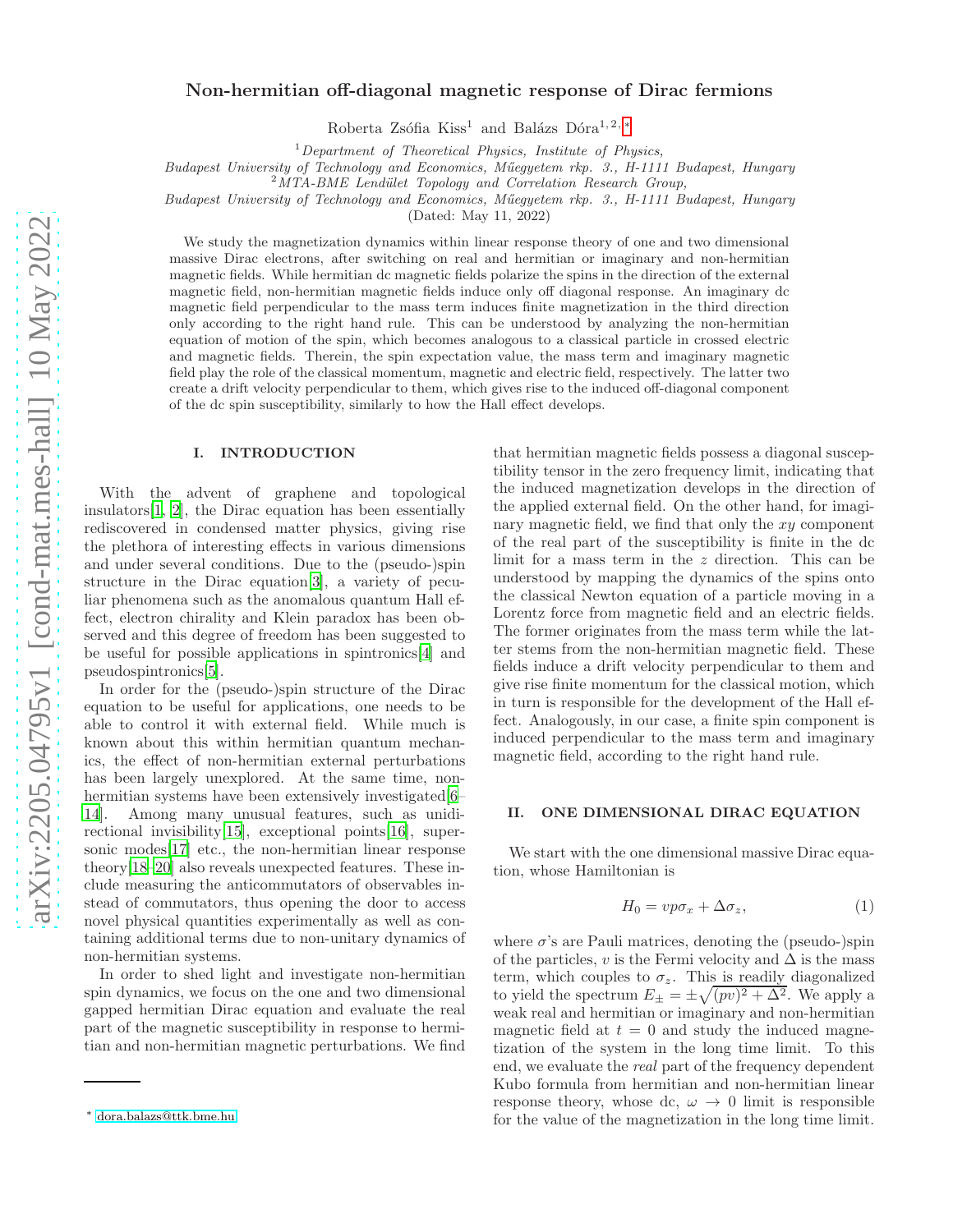The system is initially prepared in the ground state of  $H_0$  at half filling with all  $E_-\$  energies occupied.

### A. Hermitian magnetic field

The magnetic response is evaluated using the Kubo formula

<span id="page-1-2"></span>
$$
\chi_{ij}(t, t') = -i\Theta(\tau)\langle[\sigma_i(\tau), \sigma_j]\rangle_0 \tag{2}
$$

in response to an external perturbation of the form  $B\sigma_i$ . Here, the expectation value is taken with respect to the ground state wavefunction of  $H_0$ , and  $[A, B]$  denotes the commutator. Here we introduced  $\tau = t - t'$  and  $\sigma(\tau) = e^{iH_0\tau} \sigma e^{-iH_0\tau}$ . Then, the time dependence of the magnetization follows from

$$
\langle \sigma_i(t) \rangle = \int_0^t \chi_{ij}(t, t') B(t') dt'. \tag{3}
$$

Profiting from the time translational invariance of  $\chi_{ij}(t,t') = \chi_{ij}(t-t')$ , after temporal Fourier transformation, we get

$$
\langle \sigma_i(\omega) \rangle = \chi_{ij}(\omega) B(\omega). \tag{4}
$$

Since our focus is mostly on the possible finite magnetization in the long time limit, we need to evaluate  $\text{Re}\chi(\omega \to 0)$ , whose non-vanishing value would signal finite magnetic response to a static magnetic field.

Using the Appendix, the non-vanishing elements of the real part of the susceptibility (with  $W$  the high energy cutoff) are

$$
\chi_{xx}(\omega) = \frac{2\Delta^2}{\pi} \int dp \frac{1}{E(4E^2 - \omega^2)} = -\frac{1}{\pi v \left| \frac{\omega}{2\Delta} \right|} \times
$$

$$
\times \text{Re}\left(\frac{1}{\sqrt{\left(\frac{\omega}{2\Delta}\right)^2 - 1}} \operatorname{atanh}\left(\frac{1}{\sqrt{1 - \left(\frac{2\Delta}{\omega}\right)^2}}\right)\right) \tag{5}
$$

with  $E = \sqrt{(vp)^2 + \Delta^2}$  and  $\oint$  denoting Cauchy's principal value of an integral,

$$
\chi_{xy}(\omega) = \frac{\Delta}{2} \int \mathrm{d}p \frac{1}{E} \delta(2E - |\omega|) =
$$

$$
= \frac{\Delta}{\sqrt{\omega^2 - 4\Delta^2 v}} \Theta(\omega^2 - 4\Delta^2), \tag{6}
$$

$$
\chi_{yy}(\omega) = \frac{2}{\pi} \int dp \frac{E}{4E^2 - \omega^2} = \frac{1}{\pi v} \left( \ln \left( \frac{2W}{|\Delta|} \right) - \right)
$$

$$
- \operatorname{Re} \left( \frac{1}{\sqrt{1 - \left( \frac{2\Delta}{\omega} \right)^2}} \operatorname{atanh} \left( \frac{1}{\sqrt{1 - \left( \frac{2\Delta}{\omega} \right)^2}} \right) \right), \quad (7)
$$



<span id="page-1-0"></span>FIG. 1. The real part of the hermitian susceptibility (blue solid line),  $\chi_{xx}$  and the non-hermitian one (red dashed line),  $\chi_{xy}$  is visualized for the one dimensional Dirac equation.

and

$$
\chi_{zz}(\omega) = \frac{2}{\pi} \int dp \frac{(vp)^2}{E(4E^2 - \omega^2)} = \frac{1}{\pi v} \left( \ln \left( \frac{2W}{|\Delta|} \right) - \right)
$$

$$
- \operatorname{Re} \left( \sqrt{1 - \left( \frac{2\Delta}{\omega} \right)^2} \operatorname{atanh} \left( \frac{1}{\sqrt{1 - \left( \frac{2\Delta}{\omega} \right)^2}} \right) \right) \tag{8}
$$

<span id="page-1-1"></span>Among these,  $\chi_{xy}$  exhibits gapped behaviour, while  $\chi_{yy}$  and  $\chi_{zz}$  are dominated by the cutoff dependent term, which dominates over the additional frequency dependences. The frequency dependence of the cutoff independent  $\chi_{xx}$  is shown in Fig. [1.](#page-1-0) We are interested in the magnetization in the long time limit after switching on the magnetic field, which is encoded in the dc limit of the real part of the susceptibility. Most importantly, the dc,  $\omega \rightarrow 0$  limit of the real part of the magnetic susceptibilities are

$$
\underline{\underline{\chi}}(0) = \frac{1}{\pi v} \begin{pmatrix} |\text{sgn}(\Delta)| & 0 & 0\\ 0 & \ln \frac{2W}{|\Delta|} & 0\\ 0 & 0 & \ln \frac{2W}{|\Delta|} \end{pmatrix}, \qquad (9)
$$

which is a diagonal matrix. This means that a constant magnetization in the long time limit develops only in the direction of the applied external magnetic field.

#### B. Non-hermitian magnetic field

In the case of imaginary magnetic field, the full problem becomes non-hermitian and the weak perturbation is  $iB\sigma_j$  which is apparently non-hermitian due to the i prefactor, and  $j = x$ , y or z, and B is real and denotes the strength of the non-hermitian magnetic field. Then, the operator to which the external perturbation couples to becomes non-hermitian as  $i\sigma_j$ . The corresponding real part of the susceptibility can be obtained from the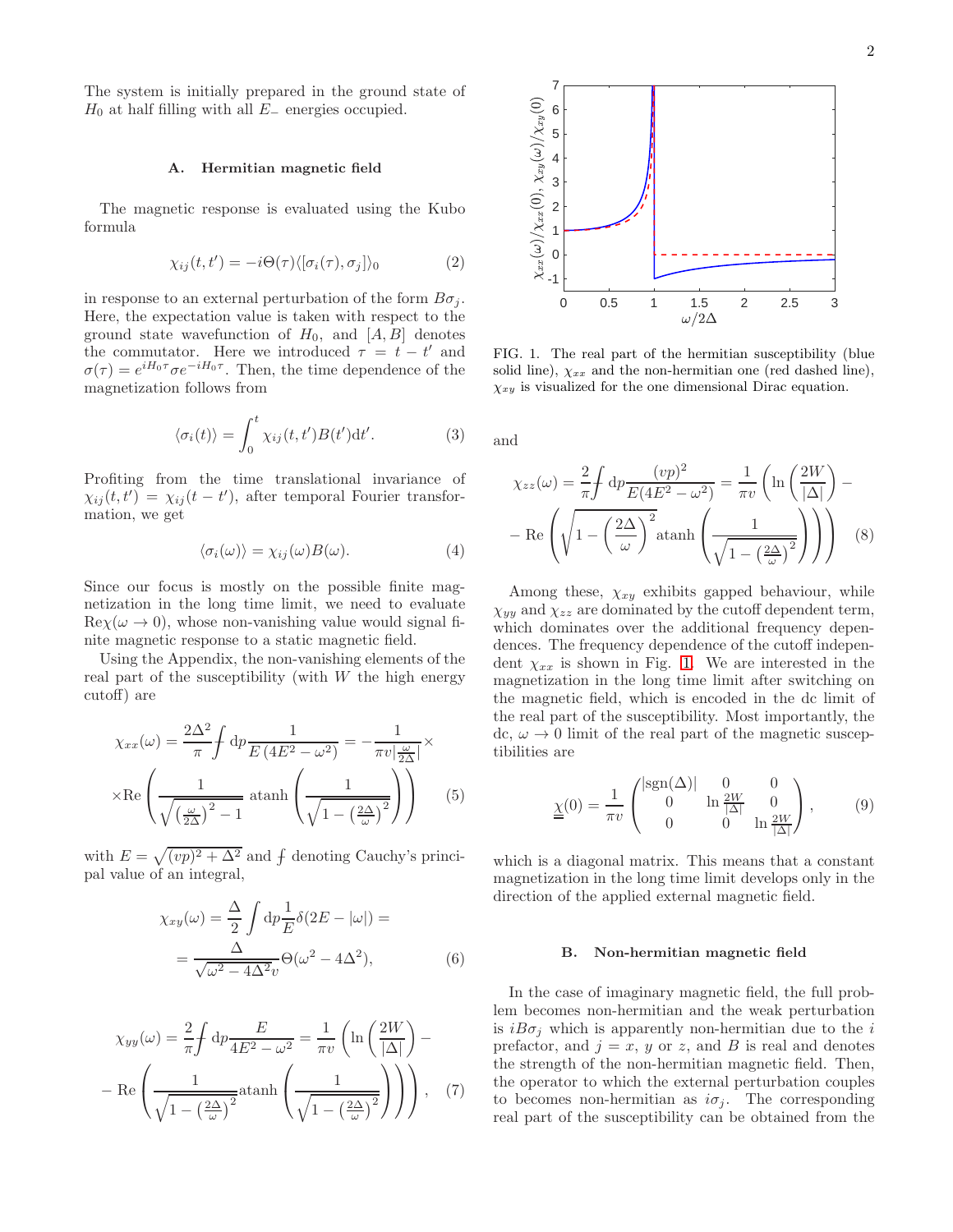non-hermitian Kubo formula[\[18](#page-4-10)[–20\]](#page-4-11) and Eq. [\(4\)](#page-1-1) still applies for the non-hermitian setting. Adapting this to the present case of hermitian initial system in non-hermitian, imaginary perturbation, we obtain

<span id="page-2-0"></span>
$$
\chi_{ij}(t,t') = -\Theta(\tau) \left( \langle \{\sigma_i(\tau), \sigma_j\} \rangle_0 - 2 \langle \sigma_i \rangle_0 \langle \sigma_j \rangle_0 \right), \tag{10}
$$

where  $\{A, B\}$  denotes the anticommutator, which arises instead of the commutator due to the non-hermitian operator  $i\sigma_i$ , which the external field couples to. After some straightforward algebra (see Appendix) and after Fourier transformation to frequency space, the momentum integrals of the non-zero elements for the real parts are evaluated as

$$
\chi_{xx}(\omega) = -\frac{\Delta^2}{2} \int \mathrm{d}p \frac{1}{E^2} \delta(2E - |\omega|) =
$$

$$
= -\frac{|\Delta|}{\sqrt{\frac{\omega^2}{4\Delta^2} - 1} |\omega| v} \Theta(\omega^2 - 4\Delta^2), \tag{11}
$$

$$
\chi_{xy}(\omega) = \frac{2\Delta}{\pi} \int \mathrm{d}p \frac{1}{4E^2 - \omega^2} =
$$

$$
= \frac{\operatorname{sgn}(\Delta)}{2v} \frac{\Theta(4\Delta^2 - \omega^2)}{\sqrt{1 - \left(\frac{\omega}{2\Delta}\right)^2}},\tag{12}
$$

$$
\chi_{yy}(\omega) = -\frac{1}{2} \int \mathrm{d}p \delta(2E - |\omega|) =
$$
  
= 
$$
-\frac{1}{2\sqrt{1 - \frac{4\Delta^2}{\omega^2}}v} \Theta(\omega^2 - 4\Delta^2), \tag{13}
$$

and

$$
\chi_{zz}(\omega) = -\frac{1}{2} \int_{-\infty}^{\infty} dp \frac{(vp)^2}{E^2} \delta(2E - |\omega|) =
$$

$$
= -\frac{1}{2v} \sqrt{1 - \frac{4\Delta^2}{\omega^2}} \Theta(\omega^2 - 4\Delta^2).
$$
(14)

Among these, the only component, which does not exhibit gapped behaviour is  $\chi_{xy}$ , whose frequency dependence is plotted in Fig. [1.](#page-1-0) The dc limit of the real part of these susceptibilities is evaluated as

$$
\underline{\chi}(0) = \frac{\text{sgn}(\Delta)}{2v} \begin{pmatrix} 0 & 1 & 0 \\ -1 & 0 & 0 \\ 0 & 0 & 0 \end{pmatrix}, \tag{15}
$$

which is an off-diagonal matrix, and the only finite elements follows the "right hand rule", namely that the induced magnetization in the long time limit is perpendicular to both the mass term (*z* direction in the present case) and the direction of the applied imaginary magnetic field. This is explained in Sec. [IV.](#page-3-0)

# III. TWO DIMENSIONAL DIRAC EQUATION

The two dimensional gapped Dirac equation is written as

$$
H_0 = v_x p_x \sigma_x + v_y p_y \sigma_y + \Delta \sigma_z, \qquad (16)
$$

whose spectrum is  $E_{\pm} = \pm \sqrt{(v_x p_x)^2 + (v_y p_y)^2 + \Delta^2}$ , and the system is initially prepared in its ground state at half filling, i.e. the  $E_-\$  energies are occupied.

## A. Hermitian magnetic field

Using the conventional Kubo formula again from Eq. [\(2\)](#page-1-2) and the Appendix, and after moving to momentum and frequency space, we find for the real part of the susceptibilities

$$
\chi_{xx}(\omega) = \frac{1}{\pi^2} \int d^2 p \frac{(v_y p_y)^2 + \Delta^2}{E (4E^2 - \omega^2)} = \frac{(W - |\Delta|)}{4\pi v_x v_y} + \frac{|\omega|}{8\pi v_x v_y} \left( 1 + \left(\frac{2\Delta}{\omega}\right)^2 \right) \text{Re}\left(\text{atanh}\left(\left|\frac{2\Delta}{\omega}\right|\right)\right), \quad (17)
$$

where  $E = \pm \sqrt{(v_x p_x)^2 + (v_y p_y)^2 + \Delta^2}$  and

$$
\chi_{xy}(\omega) = \frac{\Delta}{4\pi} \int d^2 p \frac{1}{E} \delta(2E - |\omega|) =
$$

$$
= \frac{\Delta}{\sqrt{\frac{\omega^2}{4} - \Delta^2} v_x v_y} \Theta(\omega^2 - 2\Delta^2), \tag{18}
$$

and

$$
\chi_{zz}(\omega) = \frac{1}{\pi^2} \int d^2 p \frac{(v_x p_x)^2 + (v_y p_y)^2}{E (4E^2 - \omega^2)} = \frac{(W - |\Delta|)}{2\pi v_x v_y} + \frac{|\omega|}{4\pi v_x v_y} \left( 1 - \left(\frac{2\Delta}{\omega}\right)^2 \right) \text{Re}\left(\text{atanh}\left(\left|\frac{2\Delta}{\omega}\right|\right)\right). \quad (19)
$$

The diagonal components scale with the cutoff, which is expected to overwhelm the additional frequency dependences, while the off-diagonal piece,  $\chi_{xy}$  exhibits gapped behaviour. We note that similar cutoff dependent spin susceptibility was observed experimentally for two dimensional topological Dirac fermions[\[21\]](#page-4-12) while a similar expression characterizes three dimensional Dirac semimetals as well[\[22](#page-4-13)] with  $\chi(0) \sim W^2$ . In addition,  $\chi_{xx}(\omega)$  agrees with the dynamical current-current susceptibility of gapped graphene in Ref. [23](#page-4-14).

<span id="page-2-1"></span>In the  $\omega \rightarrow 0$  limit, we get

$$
\underline{\underline{\chi}}(0) = \frac{W}{4\pi v_x v_y} \begin{pmatrix} 1 & 0 & 0 \\ 0 & 1 & 0 \\ 0 & 0 & 2 \end{pmatrix},
$$
 (20)

which is again a diagonal matrix, similarly to the one dimensional case.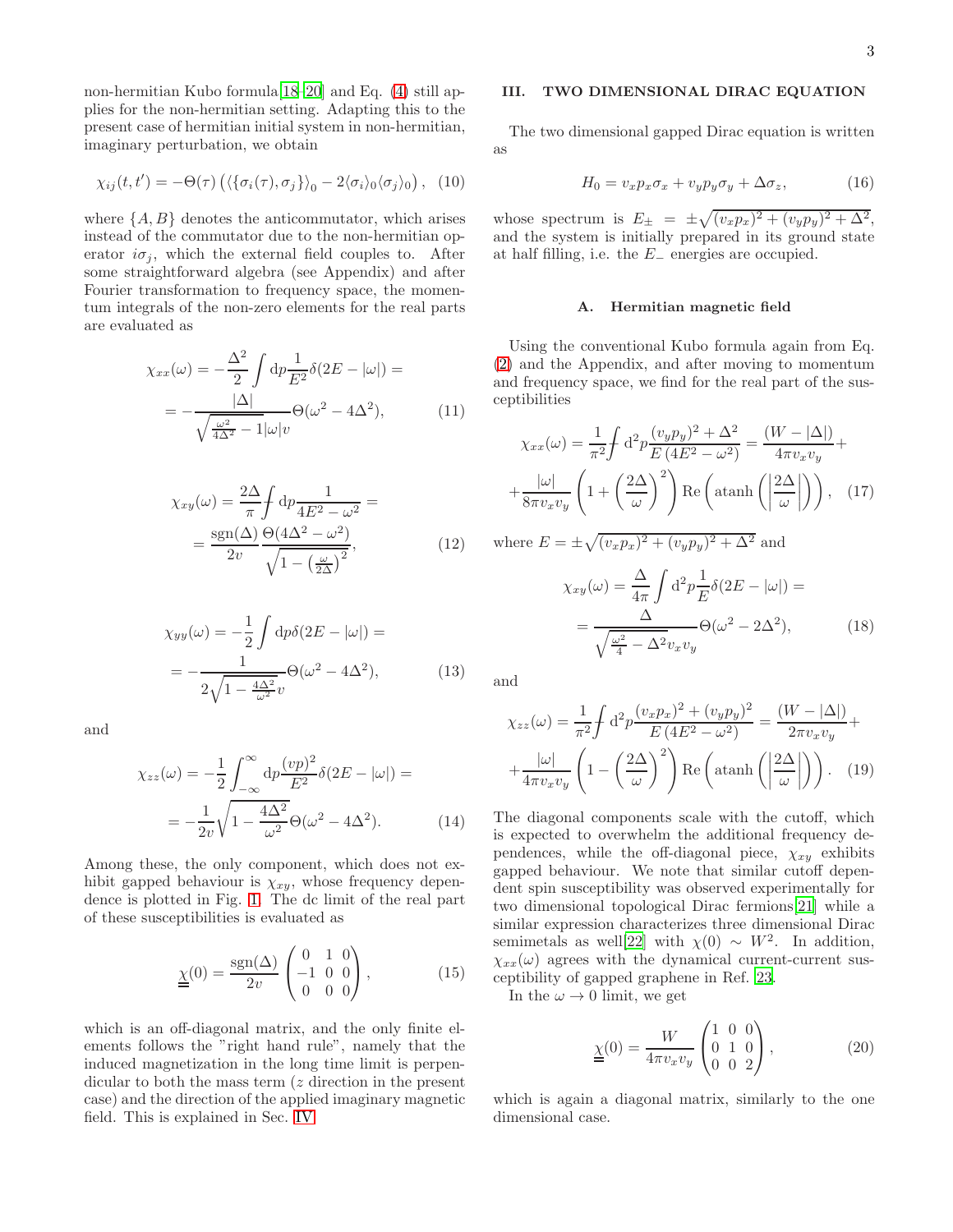

FIG. 2. The real part of the hermitian susceptibility (blue solid line),  $\chi_{xx}$  and the non-hermitian one (red dashed line),  $\chi_{xy}$  is visualized for the two dimensional Dirac equation with  $W/\Delta = 100.$ 

#### B. Non-hermitian magnetic field

Similarly to the one dimensional case, we use the nonhermitian Kubo formula in Eq. [\(10\)](#page-2-0). The finite elements of the real part of the frequency dependent susceptibility from the Appendix are

$$
\chi_{xx}(\omega) = -\frac{1}{4\pi} \int d^2 p \frac{(v_y p_y)^2 + \Delta^2}{E^2} \delta(2E - |\omega|) =
$$

$$
= -\frac{|\omega|}{16v_x v_y} \left(1 + \frac{4\Delta^2}{\omega^2}\right) \Theta(\omega^2 - 4\Delta^2), \qquad (21)
$$

$$
\chi_{xy}(\omega) = \frac{\Delta}{\pi^2} \int d^2 p \frac{1}{4E^2 - \omega^2} =
$$

$$
= \frac{\Delta}{4\pi v_x v_y} \text{Re}\left(\ln\left(\frac{\left(\frac{W}{\Delta}\right)^2}{1 - \left(\frac{\omega}{2\Delta}\right)^2} + 1\right)\right) \tag{22}
$$

and

$$
\chi_{zz}(\omega) = -\frac{1}{4\pi} \int d^2 p \frac{(v_x p_x)^2 + (v_y p_y)^2}{E^2} \delta(2E - |\omega|) =
$$

$$
= -\frac{|\omega|}{8v_x v_y} \left(1 - \frac{4\Delta^2}{\omega^2}\right) \Theta(\omega^2 - 4\Delta^2). \tag{23}
$$

While the diagonal components are gapped, the only nonvanishing off-diagonal element,  $\chi_{xy}$  is cutoff dependent, which is expected to dominate over the additional frequency dependence.

After taking the  $\omega \rightarrow 0$  limit, we find that the real part of the magnetic susceptibility is off-diagonal, similarly to the one dimensional case as

$$
\underline{\underline{\chi}}(0) = \frac{\Delta}{2\pi v_x v_y} \ln\left(\frac{W}{|\Delta|}\right) \begin{pmatrix} 0 & 1 & 0 \\ -1 & 0 & 0 \\ 0 & 0 & 0 \end{pmatrix} . \tag{24}
$$

The ensuing structure of Eq. [\(24\)](#page-3-1) is explained in Sec. [IV.](#page-3-0)

# <span id="page-3-0"></span>IV. EQUATION OF MOTION FOR THE SPIN

The off-diagonal nature of the real part of the nonhermitian dc magnetic susceptibility can be understood by inspecting the equation of motion for the spins[\[24\]](#page-4-15). We consider the full non-hermitian Hamiltonian with  $H = (\mathbf{A}_{\mathbf{p}} + i\mathbf{B}) \cdot \boldsymbol{\sigma}$ , where  $\mathbf{A}_{\mathbf{p}} = (v_x p_x, v_y p_y, \Delta)$  (the one dimensional case follows from setting  $p_y = 0$ ) and  $i\mathbf{B}$ denotes the imaginary time independent magnetic field, what is switched on at  $t = 0$ . The expectation value of the spin for a given momentum is evaluated from  $[12, 25]$  $[12, 25]$  $[12, 25]$ [27\]](#page-5-1)

<span id="page-3-2"></span>
$$
\langle \sigma_{\mathbf{p}}(t) \rangle = \frac{\langle \Psi_{\mathbf{p}} | e^{iH^{+}t} \sigma e^{-iHt} | \Psi_{\mathbf{p}} \rangle}{\langle \Psi_{\mathbf{p}} | e^{iH^{+}t} e^{-iHt} | \Psi_{\mathbf{p}} \rangle},\tag{25}
$$

and the system starts from lowest energy eigenstate,  $\Psi_p$ , of  $A_p \cdot \sigma$ . The equation of motion for the spin for a given momentum p reads as

$$
\partial_t \langle \boldsymbol{\sigma}_{\mathbf{p}}(t) \rangle = 2\mathbf{A}_{\mathbf{p}} \times \langle \boldsymbol{\sigma}_{\mathbf{p}}(t) \rangle - 2\mathbf{B} + 2 \langle \boldsymbol{\sigma}_{\mathbf{p}}(t) \rangle \left[ \langle \boldsymbol{\sigma}_{\mathbf{p}}(t) \rangle \cdot \mathbf{B} \right],
$$
\n(26)

which resembles closely to the Newton's equation of a classical particle in a crossed electric and magnetic field. Here,  $\langle \sigma_{\bf p}(t) \rangle$  represents the classical momentum,  $A_{\bf p}$ plays the role of the magnetic field and the first term on the r.h.s. of Eq. [\(26\)](#page-3-2) represents the Lorentz force, B represents an electric field and the last term is the relativistic correction.

In a crossed electric and magnetic field, the particle experiences a drift velocity for the guiding center[\[28\]](#page-5-2), which is perpendicular to both the electric and magnetic field. In this case, this effective "drift velocity" is points towards  $\mathbf{B} \times \mathbf{A}_{\mathbf{p}}$ , and after averaging over momentum to get the total spin as  $\sum_{\mathbf{p}} \langle \sigma_{\mathbf{p}}(t) \rangle$ , it becomes perpendicular to both the  $z$  direction (the direction of the mass term, which does not average out) and the direction of the imaginary magnetic field. This results in an effective magnetization in the perpendicular direction, in agreement with Eqs. [\(15\)](#page-2-1) and [\(24\)](#page-3-1), similarly to how the Halleffect develops. Indeed, by solving Eq. [\(26\)](#page-3-2) numerically for several  $(p_x, p_y)$ , we recover the results from the nonhermitian Kubo formula.

In terms of experimental realization, various forms of the Dirac equation have already been realized[\[1,](#page-4-0) [29](#page-5-3)[–33\]](#page-5-4) both in condensed matter and cold atomic systems. The non-hermitian term arises by considering an open quantum system from an effective Lindblad equation without the recycling term[\[25,](#page-5-0) [26](#page-5-5)], using jump operators for bonds[\[17,](#page-4-9) [34,](#page-5-6) [35\]](#page-5-7). Additionally, single photon interferometry is also available to realize the non-hermitian magnetic field.

### V. CONCLUSIONS

<span id="page-3-1"></span>We studied the magnetization dynamics in terms of the real part of the frequency dependent spin susceptibility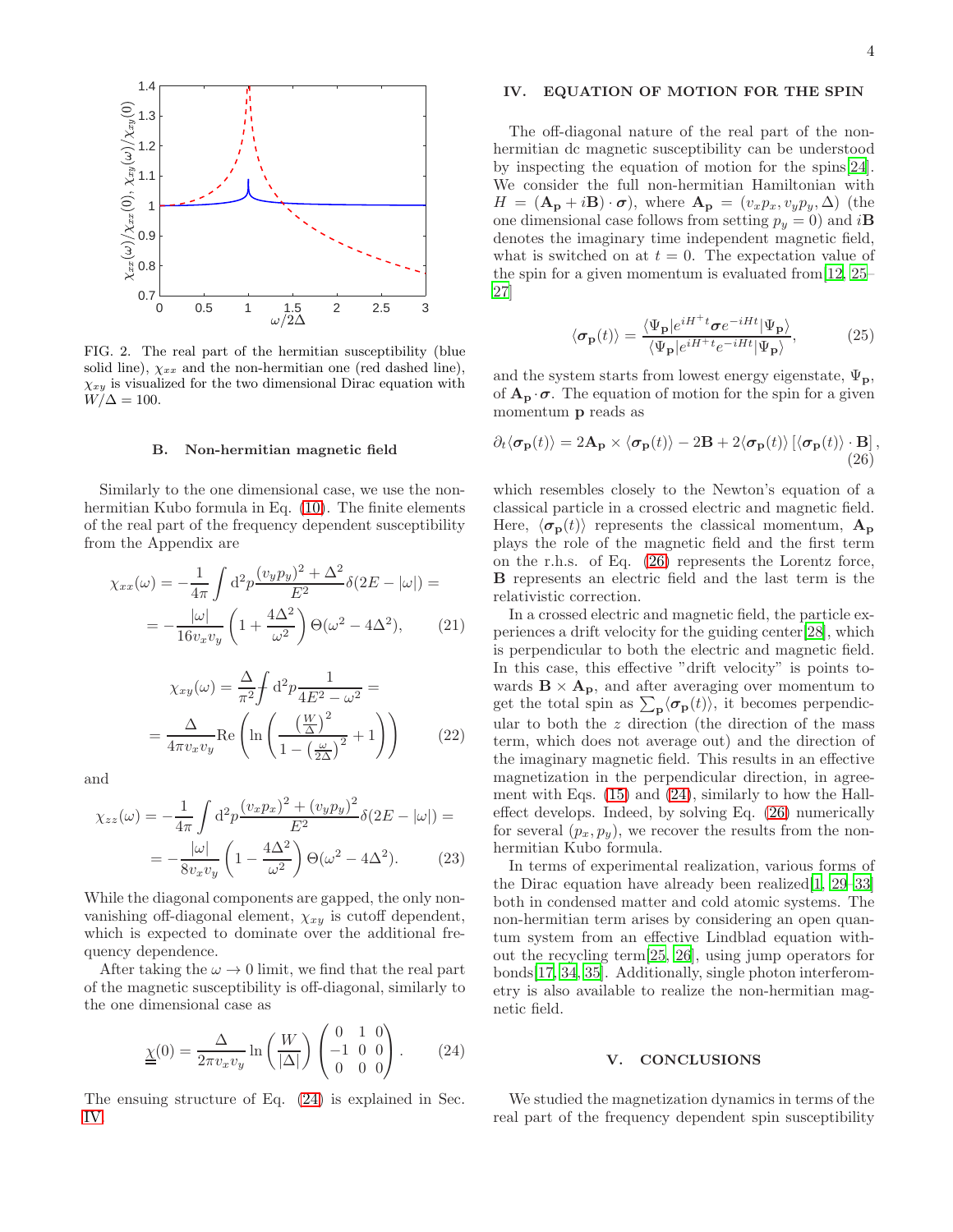of one and two dimensional gapped Dirac electrons, in response to hermitian or non-hermitian magnetic fields. By focusing on the long limit of the magnetization, we find that a hermitian magnetic field induces diagonal response and the ensuing spin expectation value points in the direction of the external perturbation. In sharp contrast, a non-hermitian magnetic field triggers off-diagonal response according to the right hand rule: a constant magnetization develops in the direction perpendicular to both the direction of the mass term and that of the nonhermitian magnetic field. This is understood by mapping the equation of motion of the spin to a Newton equation of a classical particle in electric and magnetic fields, the latter giving rise to the Lorentz force. In the classical case, a finite drift velocity develops perpendicular to both the electric and magnetic fields. Analogously for the spin, a finite spin expectation value is only expected perpendicular to both the mass term and the imaginary magnetic field. Our results could be useful for further

- <span id="page-4-0"></span>[1] A. H. Castro Neto, F. Guinea, N. M. R. Peres, K. S. Novoselov, and A. K. Geim, The electronic properties of graphene, Rev. Mod. Phys. **81**, 109 (2009).
- <span id="page-4-1"></span>[2] M. Z. Hasan and C. L. Kane, Colloquium: Topological insulators, Rev. Mod. Phys. **82**, 3045 (2010).
- <span id="page-4-2"></span>[3] D. Song, V. Paltoglou, S. Liu, Y. Zhu, D. Gallardo, L. Tang, J. Xu, M. Ablowitz, N. K. Efremidis, and Z. Chen, Unveiling pseudospin and angular momentum in photonic graphene, Nature Communications 6, 6272  $(2015)$ .
- <span id="page-4-3"></span>[4] M. He, H. Sun, and Q. L. He, Topological insulator: Spintronics and quantum computations, Front. Phys. 14, 43401 (2019).
- <span id="page-4-4"></span>[5] D. P. amd Allan H. MacDonald, Spintronics and pseudospintronics in graphene and topological insulators, Nature Materials 11, 409 (2012).
- <span id="page-4-5"></span>[6] T. Gao, E. Estrecho, K. Y. Bliokh, T. C. H. Liew, M. D. Fraser, S. Brodbeck, M. Kamp, C. Schneider, S. Höfling, Y. Yamamoto, F. Nori, Y. S. Kivshar, et al., Observation of non-hermitian degeneracies in a chaotic excitonpolariton billiard, Nature 526, 554 (2015).
- [7] I. Rotter and J. P. Bird, A review of progress in the physics of open quantum systems: theory and experiment, Rep. Prog. Phys. 78, 114001 (2015).
- [8] J. M. Zeuner, M. C. Rechtsman, Y. Plotnik, Y. Lumer, S. Nolte, M. S. Rudner, M. Segev, and A. Szameit, Observation of a topological transition in the bulk of a nonhermitian system, Phys. Rev. Lett. **115**, 040402 (2015).
- [9] L. Feng, Z. J. Wong, R.-M. Ma, Y. Wang, and X. Zhang, Single-mode laser by parity-time symmetry breaking, Science **346**(6212), 972 (2014).
- [10] H. Hodaei, A. U. Hassan, S. Wittek, H. Garcia-Gracia, R. El-Ganainy, D. N. Christodoulides, and M. Khajavikhan, Enhanced sensitivity at higher-order exceptional points, Nature 548, 187 (2017).
- [11] E. J. Bergholtz, J. C. Budich, and F. K. Kunst, Exceptional topology of non-hermitian systems, Rev. Mod. Phys. 93, 015005 (2021).

manipulation of the spin of Dirac particles in open quantum systems and in dissipative environment.

#### ACKNOWLEDGMENTS

Useful discussions with Ferenc Simon, János Asbóth, Doru Sticlet and Pascu Moca are gratefully acknowledged. This research is supported by the National Research, Development and Innovation Office - NK-FIH within the Quantum Technology National Excellence Program (Project No. 2017-1.2.1-NKP-2017- 00001), K119442, K134437, by the BME-Nanotechnology FIKP grant (BME FIKP-NAT), and by a grant of the Ministry of Research, Innovation and Digitization, CNCS/CCCDI-UEFISCDI, under projects number PN-III-P4-ID-PCE-2020-0277.

- <span id="page-4-16"></span>[12] Y. Ashida, Z. Gong, and M. Ueda, Non-hermitian physics, Advances in Physics 69, 3 (2020).
- [13] R. El-Ganainy, K. G. Makris, M. Khajavikhan, Z. H. Musslimani, S. Rotter, and D. N. Christodoulides, Nonhermitian physics and pt symmetry, Nat. Phys.  $14(1)$ , 11 (2018).
- <span id="page-4-6"></span>[14] M. Fruchart, R. Hanai, P. B. Littlewood, and V. Vitelli, Non-reciprocal phase transitions, Nature 592, 363 (2021).
- <span id="page-4-7"></span>[15] Z. Lin, H. Ramezani, T. Eichelkraut, T. Kottos, H. Cao, and D. N. Christodoulides, Unidirectional invisibility induced by  $PT$ -symmetric periodic structures, Phys. Rev. Lett. 106, 213901 (2011).
- <span id="page-4-8"></span>[16] W. D. Heiss, *The physics of exceptional points*, J. Phys. A: Math. Theor. 45(44), 444016 (2012).
- <span id="page-4-9"></span>[17] Y. Ashida and M. Ueda, Full-counting many-particle dynamics: Nonlocal and chiral propagation of correlations, Phys. Rev. Lett. 120, 185301 (2018).
- <span id="page-4-10"></span>[18] L. Pan, X. Chen, Y. Chen, and H. Zhai, Non-hermitian linear response theory, Nature Physics 16, 767 (2020).
- [19] D. Sticlet, B. Dóra, and C. P. Moca, Kubo formula for non-hermitian systems and tachyon optical conductivity, Phys. Rev. Lett. 128, 016802 (2022).
- <span id="page-4-11"></span>[20] K. T. Geier and P. Hauke, From non-hermitian linear response to dynamical correlations and fluctuationdissipation relations in quantum many-body systems, arXiv:2104.03983.
- <span id="page-4-12"></span>[21] L. Zhao, H. Deng, I. Korzhovska, Z. Chen, M. Konczykowski, A. Hruban, V. Oganesyan, and L. Krusin-Elbaum, Singular robust room-temperature spin response from topological dirac fermions, Nature Materials 13, 580 (2014).
- <span id="page-4-13"></span>[22] Y. Ominato and K. Nomura, Spin susceptibility of threedimensional dirac-weyl semimetals, Phys. Rev. B 97, 245207 (2018).
- <span id="page-4-14"></span>[23] A. Scholz and J. Schliemann, *Dynamical current-current* susceptibility of gapped graphene, Phys. Rev. B 83, 235409 (2011).
- <span id="page-4-15"></span>[24] R. Botet and H. Kuratsuji, The duality between a nonhermitian two-state quantum system and a massless